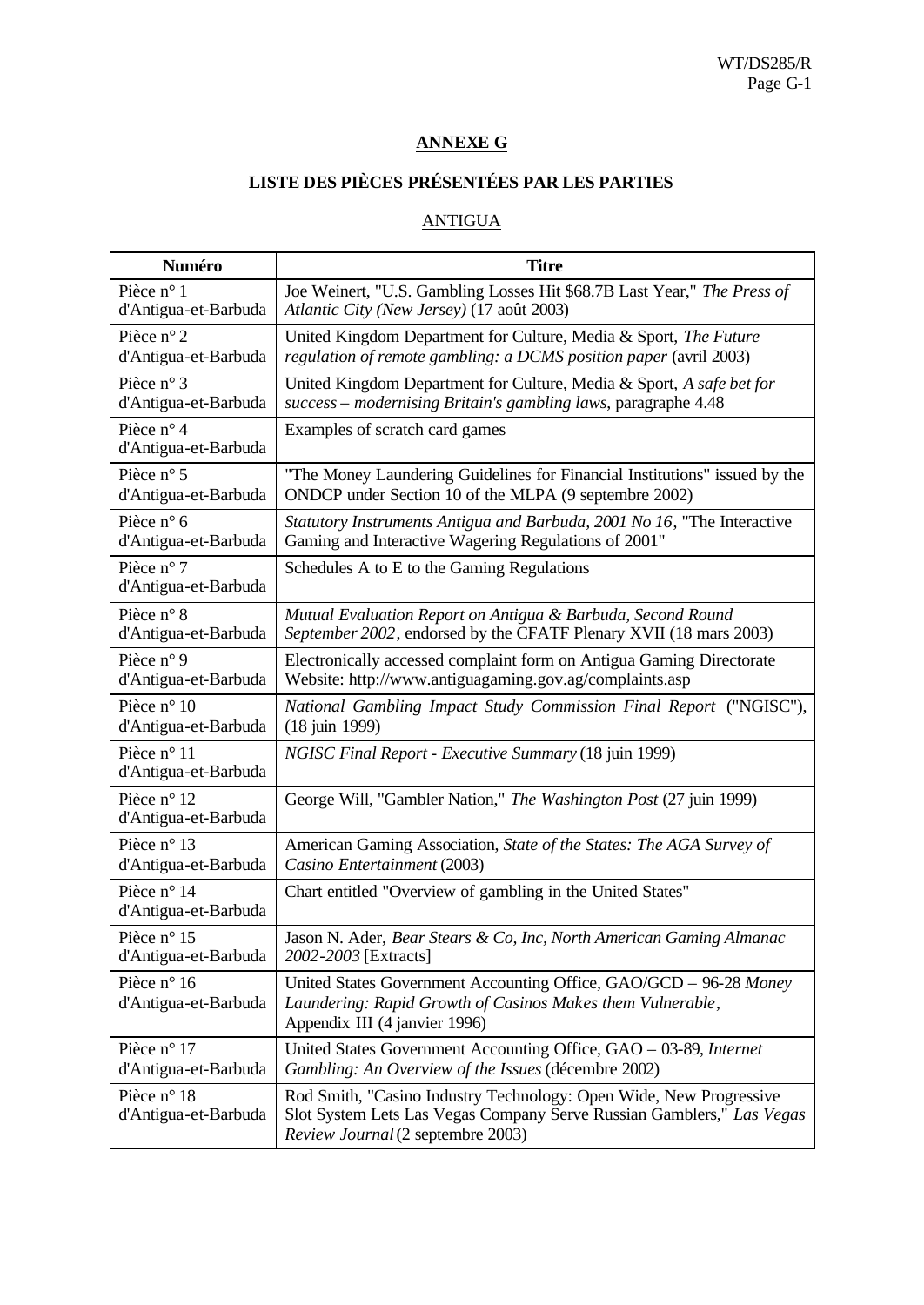| <b>Numéro</b>                       | <b>Titre</b>                                                                                                                                                                   |
|-------------------------------------|--------------------------------------------------------------------------------------------------------------------------------------------------------------------------------|
| Pièce n° 19<br>d'Antigua-et-Barbuda | United States Department of Defense, Report on the Effect of the Ready<br>Availability of Slot Machines on Members of the Armed Forces, Their<br>Dependents, and Others (2001) |
| Pièce n° 20                         | David G. Schwartz, Suburban Xanadu: The Casino Resort on the Las Vegas                                                                                                         |
| d'Antigua-et-Barbuda                | Strip and Beyond (Routledge 2003) [Extracts]                                                                                                                                   |
| Pièce n° 21                         | John M. Findlay, People of Chance: Gambling in American Society from                                                                                                           |
| d'Antigua-et-Barbuda                | Jamestown to Las Vegas (OUP 1986) [Extracts]                                                                                                                                   |
| Pièce n° 22<br>d'Antigua-et-Barbuda | Bill Friedman, Designing Casinos to Dominate the Competition: The<br>Friedman International Standards of Casino Design (University of Nevada<br>2000) [Extracts]               |
| Pièce n° 23<br>d'Antigua-et-Barbuda | American Gaming Association, "Fact Sheet: Casino Alcohol Policies"                                                                                                             |
| Pièce n° 24<br>d'Antigua-et-Barbuda | American Gaming Association, "Fact Sheet: ATMS/Credit in Casinos"                                                                                                              |
| Pièce n° 25                         | Examples of "Total Rewards," from the website of Harrah's Casino                                                                                                               |
| d'Antigua-et-Barbuda                | http://www.harrahs.com/e-totalrewards.overview.html                                                                                                                            |
| Pièce $n^{\circ} 26$                | James Rutherford, "Lifetime Achievement Award: Phil Satre," Casino                                                                                                             |
| d'Antigua-et-Barbuda                | Journal (janvier 2003)                                                                                                                                                         |
| Pièce n° 27                         | "Casino Player Awards Record 251 Honors to Harrah's," Gambling                                                                                                                 |
| d'Antigua-et-Barbuda                | <i>Magazine</i> (5 juillet 2001)                                                                                                                                               |
| Pièce n° 28                         | Liz Benston, "Mandalay Bay, Conn. Casino in deal for marketing,"                                                                                                               |
| d'Antigua-et-Barbuda                | Las Vegas Sun 29 août 2003                                                                                                                                                     |
| Pièce n° 29                         | David Schwartz, Statistical Summary of Atlantic City Casino Market: 1978                                                                                                       |
| d'Antigua-et-Barbuda                | to 2002 (Las Vegas, 2003)                                                                                                                                                      |
| Pièce n° 30                         | William Sokolic, "Borgata averages \$1.6 million per day in July," Atlantic                                                                                                    |
| d'Antigua-et-Barbuda                | City Courier-Post (4 août 2003)                                                                                                                                                |
| Pièce n° 31<br>d'Antigua-et-Barbuda | Alan Meister, "The Economic Impact of Indian Gaming: 2nd Annual<br>Report" (Analysis Group, Economic Financial and Strategy Consultants,<br>mai 2003)                          |
| Pièce n° 32                         | "Gaming at Foxwoods," Information on Gaming Facilities at Foxwood's                                                                                                            |
| d'Antigua-et-Barbuda                | Casino from its website, www.foxwoods.com                                                                                                                                      |
| Pièce n° 33                         | Kurt van Kuller, Indian Casino boom enters the Bond Market (Merrill                                                                                                            |
| d'Antigua-et-Barbuda                | Lynch, 12 mai 2003)                                                                                                                                                            |
| Pièce n° 34                         | Michael Kaplan, "Gambling in America: A Special Report," Cigar                                                                                                                 |
| d'Antigua-et-Barbuda                | Aficionado (octobre 2002)                                                                                                                                                      |
| Pièce n° 35                         | American Gaming Association, State of the States: The AGA Survey of                                                                                                            |
| d'Antigua-et-Barbuda                | Casino Entertainment (2002), page 2                                                                                                                                            |
| Pièce n° 36                         | Michael Tew and Jason Ader, Bear Stearns & Co, Inc., Equity Research,                                                                                                          |
| d'Antigua-et-Barbuda                | Gaming Industry: E-Gaming: A Giant Beyond Our Borders                                                                                                                          |
| Pièce n° 37<br>d'Antigua-et-Barbuda | La Fleur's 2001 World Lottery Almanac                                                                                                                                          |
| Pièce n° 38<br>d'Antigua-et-Barbuda | "Match Made in heaven-Lotteries and tracks have proven to be a great<br>partnership with VLTs," International Gaming and Wagering Business,<br>juillet 2003                    |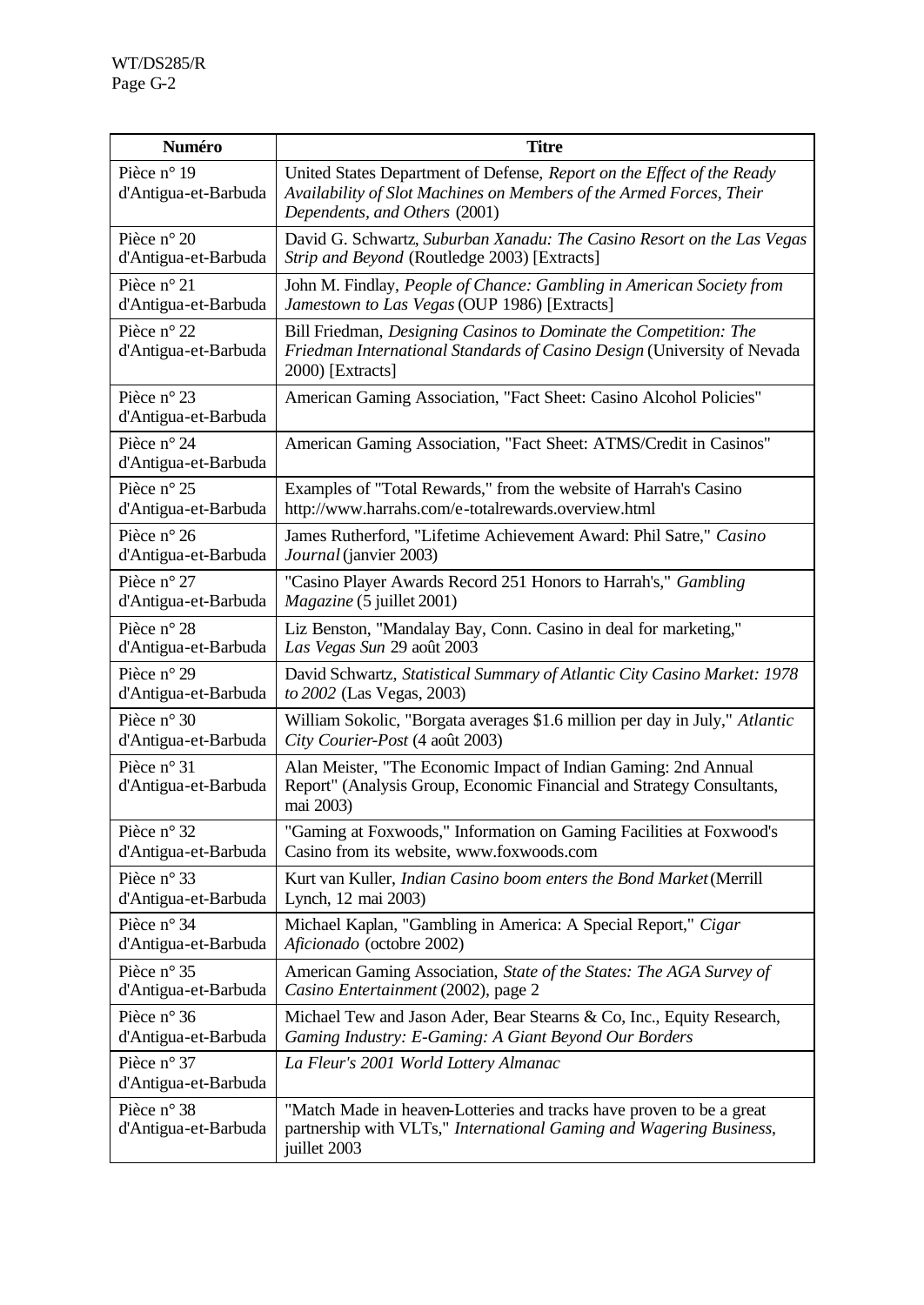| Numéro                              | <b>Titre</b>                                                                                                                                                                                                                  |
|-------------------------------------|-------------------------------------------------------------------------------------------------------------------------------------------------------------------------------------------------------------------------------|
| Pièce n° 39<br>d'Antigua-et-Barbuda | M. Shannon Bishop, "And They're Off: The Legality of Interstate Pari-<br>Mutuel Wagering and Its Impact on the Thoroughbred Horse Industry,"<br>89 Kentucky Law Journal 711 (2001)                                            |
| Pièce n° 40<br>d'Antigua-et-Barbuda | <b>Chart entitled "United States Horse Racetracks"</b>                                                                                                                                                                        |
| Pièce n° 41<br>d'Antigua-et-Barbuda | Chart entitled "US Horseracing Statistics: 1996-2002"                                                                                                                                                                         |
| Pièce n° 42<br>d'Antigua-et-Barbuda | Extract from the website of Youbet.com, at: www.youbet.com/faq/                                                                                                                                                               |
| Pièce n° 43<br>d'Antigua-et-Barbuda | Extract from the TVG website at: www.tvgnetwork.com/about/faq.asp                                                                                                                                                             |
| Pièce n° 44                         | Extract from the website of Capital OTB at:                                                                                                                                                                                   |
| d'Antigua-et-Barbuda                | www.capitalotb.com/NewWeb/about.otb.content.htm                                                                                                                                                                               |
| Pièce n° 45                         | Anthony N. Cabot and Robert D. Faiss, "Sports Gambling in the                                                                                                                                                                 |
| d'Antigua-et-Barbuda                | Cyberspace Era," 5 Chapman Law Review (printemps 2002)                                                                                                                                                                        |
| Pièce n° 46                         | Nevada State Gaming Control Board, Gaming Revenue Report for the year                                                                                                                                                         |
| d'Antigua-et-Barbuda                | ending 31 décembre 2002                                                                                                                                                                                                       |
| Pièce n° 47                         | Examples of advertisements by Nevada bookmakers offering services to                                                                                                                                                          |
| d'Antigua-et-Barbuda                | home users via the internet                                                                                                                                                                                                   |
| Pièce n° 48<br>d'Antigua-et-Barbuda | Report of the Committee to Study the Feasibility of Instituting Sports<br>Gaming Activities at Existing Gaming Venues in Delaware: To the House of<br>Representatives of the 142nd General Assembly of Delaware (30 mai 2003) |
| Pièce n° 49                         | Koleman Strumpf, Illegal Sports Bookmakers, Department of Economics,                                                                                                                                                          |
| d'Antigua-et-Barbuda                | University of North Carolina at Chapel Hill (février 2003) [Extracts]                                                                                                                                                         |
| Pièce n° 50                         | Liz Benston, "Technology Boosting Traditional, 'Net Bingo'," Las Vegas                                                                                                                                                        |
| d'Antigua-et-Barbuda                | Sun (13 mars 2003)                                                                                                                                                                                                            |
| Pièce n° 51                         | California Gaming Control Commission, List of Licensed Cardroom                                                                                                                                                               |
| d'Antigua-et-Barbuda                | establishments                                                                                                                                                                                                                |
| Pièce n° 52<br>d'Antigua-et-Barbuda | Florida Department of Business and Professional Regulation, Division of<br>Pari-Mutuel Wagering, 71st Annual Report: 1 July 2001 to 30 June 2002,<br>page 23                                                                  |
| Pièce n° 53                         | American Gaming Association, "AGA Fact Sheet: Gaming Revenue:                                                                                                                                                                 |
| d'Antigua-et-Barbuda                | Current Year Data"                                                                                                                                                                                                            |
| Pièce n° 54<br>d'Antigua-et-Barbuda | Jeffrey Rodefer, "Internet Gambling in Nevada: Overview of Federal Law<br>Affecting Assembly Bill 466", published on 18 March 2003 on the website<br>of the Department of Justice of Nevada                                   |
| Pièce n° 55<br>d'Antigua-et-Barbuda | Press Release dated 21 August 2002 from the New York Attorney General,<br>headed "Agreement Reached with Paypal to Bar New Yorkers from Online<br>Gambling"                                                                   |
| Pièce n° 56                         | "Assurance of Discontinuance" signed between the New York Attorney                                                                                                                                                            |
| d'Antigua-et-Barbuda                | General and Paypal Inc. daté du 16 août 2002                                                                                                                                                                                  |
| Pièce n° 57                         | Press Release dated 14 June 2002 from the New York Attorney General,                                                                                                                                                          |
| d'Antigua-et-Barbuda                | headed "Financial Giant Joins Fight Against Online Gambling"                                                                                                                                                                  |
| Pièce n° 58                         | Press Release dated 11 February 2003 from the New York Attorney                                                                                                                                                               |
| d'Antigua-et-Barbuda                | General, headed "Ten Banks end online Gambling with Credit Cards"                                                                                                                                                             |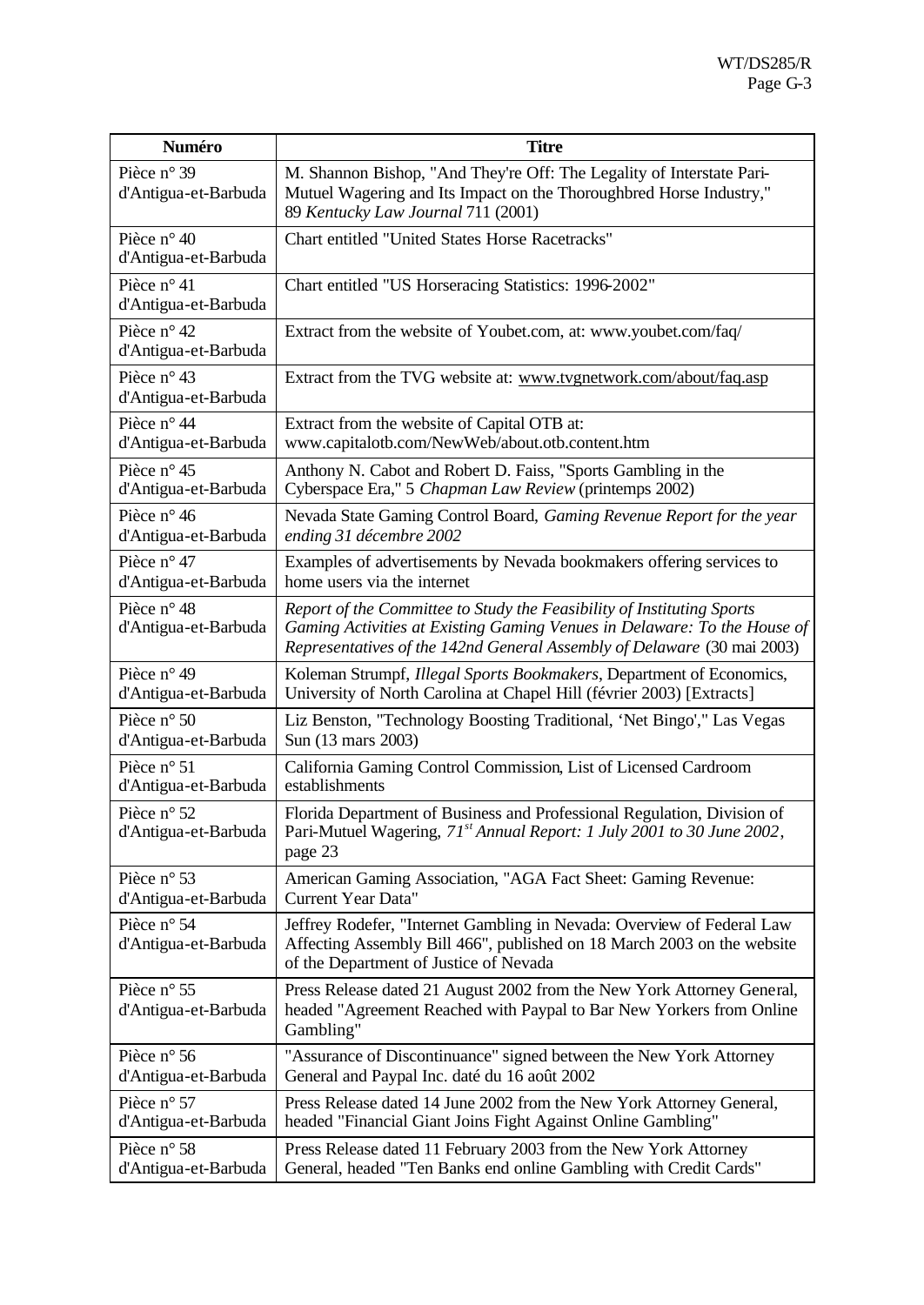| Numéro                                       | <b>Titre</b>                                                                                                                                                                                                                                        |
|----------------------------------------------|-----------------------------------------------------------------------------------------------------------------------------------------------------------------------------------------------------------------------------------------------------|
| Pièce n° 59<br>d'Antigua-et-Barbuda          | Secrétariat du GATT: "Établissement des listes d'engagements initiaux<br>pour le commerce des services: note explicative" (MTN.GNS/W/164)<br>$(3$ septembre 1993)                                                                                   |
| Pièce $n^{\circ}$ 60<br>d'Antigua-et-Barbuda | "Lignes directrices pour l'établissement des listes d'engagements spécifiques<br>dans le cadre de l'Accord général sur le commerce des services (AGCS)"<br>(S/L/92) (28 mars 2001)                                                                  |
| Pièce n° 61<br>d'Antigua-et-Barbuda          | "États-Unis d'Amérique. Liste d'engagement spécifiques" GATS/SC/90<br>(15 avril 1994)                                                                                                                                                               |
| Pièce n° 62<br>d'Antigua-et-Barbuda          | "Classification sectorielle des services", Note du Secrétariat du GATT,<br>MTN.GNS/W/120 (10 juillet 1991)                                                                                                                                          |
| Pièce n° 63<br>d'Antigua-et-Barbuda          | "Études statistiques, série M n° 77, Classification centrale de produits<br>provisoire", Département des affaires économiques et sociales<br>internationales, Bureau de statistique des Nations Unies (New York, 1991)                              |
| Pièce n° 64<br>d'Antigua-et-Barbuda          | "Communication des États-Unis: Classification des services relatifs à<br>l'énergie" (S/CSC/W/27) (18 mai 2000)                                                                                                                                      |
| Pièce n° 65<br>d'Antigua-et-Barbuda          | United States International Trade Commission, "US Schedule of<br>Commitments under the General Agreement on Trade in Services – with<br>explanatory materials prepared by the US International Trade Commission"<br>(mai 1997)                      |
| Pièce n° 66<br>d'Antigua-et-Barbuda          | "The Handle: Thursday Roundup," The Spokesman Review (Spokane<br>Washington) (2 février 2001)                                                                                                                                                       |
| Pièce n° 67<br>d'Antigua-et-Barbuda          | David Bennett, "Lottery's pot for schools ends up short," Crain's Cleveland<br>Business (23 juillet 2001)                                                                                                                                           |
| Pièce n° 68<br>d'Antigua-et-Barbuda          | Jim Saunders, "Video-gambling debate spins in soft economy," The Florida<br>Times-Union (29 décembre 2002)                                                                                                                                          |
| Pièce n° 69<br>d'Antigua-et-Barbuda          | Classification CPC, version 1.0 (1997) et version 1.1 (2002)                                                                                                                                                                                        |
| Pièce n° 70<br>d'Antigua-et-Barbuda          | "The Unlawful Internet Gambling Funding Prohibition Act," H.R. 2143,<br>adopted 10 June 2003                                                                                                                                                        |
| Pièce n° 71<br>d'Antigua-et-Barbuda          | Chart entitled "Selected US Lottery Statistics: 1964 à 2003"                                                                                                                                                                                        |
| Pièce n° 72<br>d'Antigua-et-Barbuda          | Chart entitled "U.S. Lottery Sales (in millions)"                                                                                                                                                                                                   |
| Pièce n° 73<br>d'Antigua-et-Barbuda          | Letter from the United States Department of Justice to the National<br>Association of Broadcasters entitled "Advertising for Internet Gambling and<br>Offshore Sportsbooks Operations," (11 juin 2003)                                              |
| Pièce n° 74<br>d'Antigua-et-Barbuda          | "Projet de liste finale des États-Unis d'Amérique concernant les<br>engagements initiaux" MTN.GNS/W/112/Rev.3 (7 décembre 1993)                                                                                                                     |
| Pièce n° 75<br>d'Antigua-et-Barbuda          | Committee on the Social and Economic Impact of Pathological Gambling,<br>Committee on Law and Justice, Commission on Behavioral and Social<br>Sciences and Education, National Research Council, Pathological<br>Gambling: A Critical Review (1999) |
| Pièce n° 76<br>d'Antigua-et-Barbuda          | "The Chile Online Protection Act," 47 United States Code Ann. §231                                                                                                                                                                                  |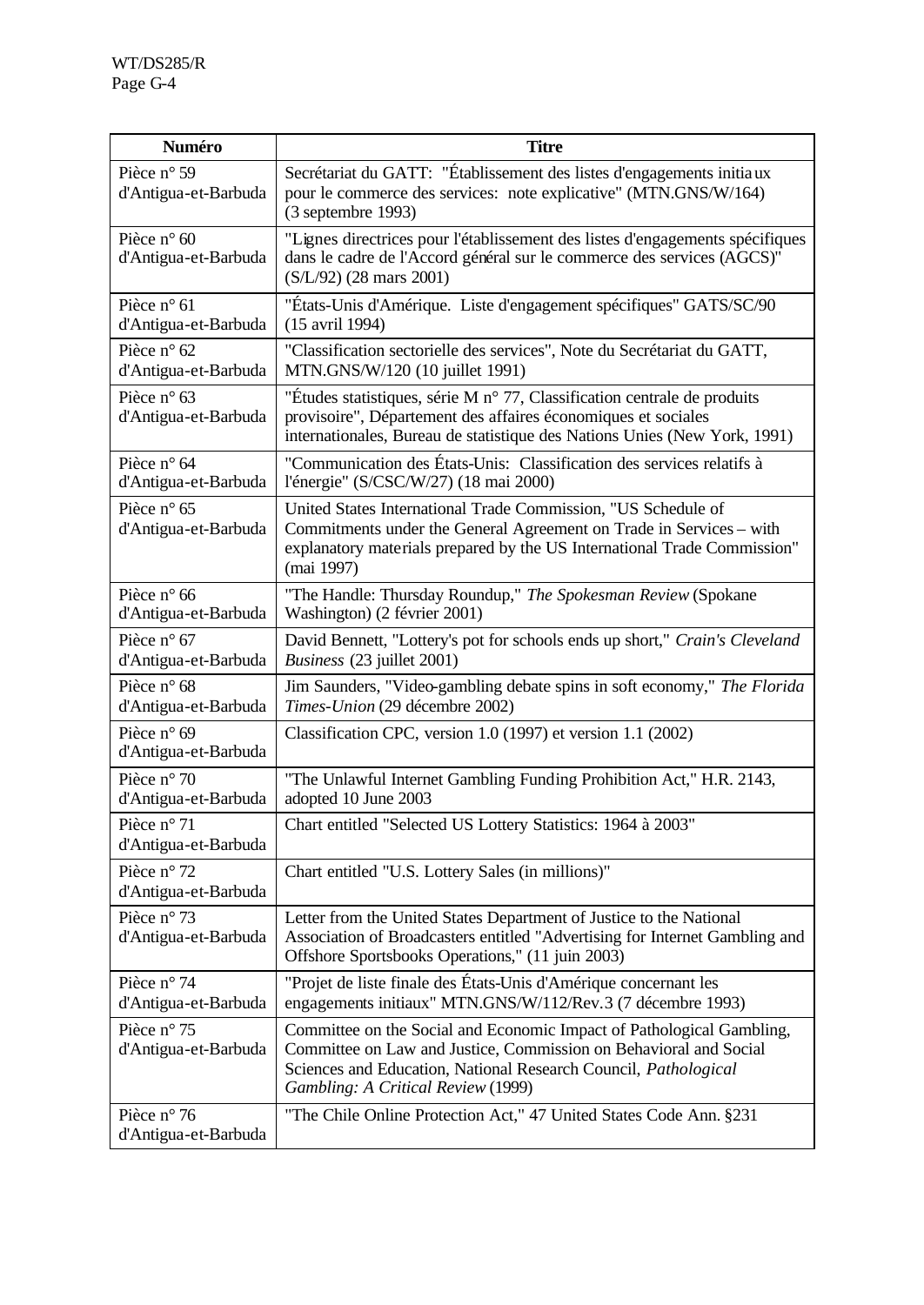| Numéro                              | <b>Titre</b>                                                                                                                                                                                                                                                                                                                                                                                                                      |
|-------------------------------------|-----------------------------------------------------------------------------------------------------------------------------------------------------------------------------------------------------------------------------------------------------------------------------------------------------------------------------------------------------------------------------------------------------------------------------------|
| Pièce n° 77<br>d'Antigua-et-Barbuda | Howard J. Shaffer, Mark Dickerson, Jeffrey Derevensky, Kenneth Winters,<br>Elizabeth George, Marvin Karlins, Walter Bethune (eds) "Considering the<br>Ethics of Public Claims: An Appeal for Scientific Maturity," Journal of<br>Gambling Studies Vol. 17, No. 1, 2001                                                                                                                                                            |
| Pièce n° 78<br>d'Antigua-et-Barbuda | FinCEN Advisory No. 11 (avril 1999)                                                                                                                                                                                                                                                                                                                                                                                               |
| Pièce n° 79<br>d'Antigua-et-Barbuda | Rod Smith, "Las Vegas casinos named in arrest," Las Vegas Review<br>Journal (14 novembre 2003)                                                                                                                                                                                                                                                                                                                                    |
| Pièce n° 80<br>d'Antigua-et-Barbuda | Professor Mark Griffiths & Dr Richard Wood, "Is Internet gambling more<br>addictive and/or problematic than other forms of gambling?" (Curriculum<br>Vitaes of Prof. Griffiths and Dr Wood included)                                                                                                                                                                                                                              |
| Pièce n° 81<br>d'Antigua-et-Barbuda | Summary of United States Federal Legislation                                                                                                                                                                                                                                                                                                                                                                                      |
| Pièce n° 82<br>d'Antigua-et-Barbuda | Copies of United States Federal Legislation listed in part I of the Annex to<br>the Panel Request<br>$-15$ U.S.C. §§3001 to 3007 (pp. 1-9)<br>$-18$ U.S.C. § 2 (p10); 18 U.S.C. §§ 1081, 1084 (pp. 11-12)<br>$-18$ U.S.C. §§ 1301 to 1307 (pp. 13-19)<br>$-18$ U.S.C. § 1952 (p. 20)<br>$-18$ U.S.C. § 1953 (p. 21)<br>$-18$ U.S.C. § 1955 (p. 22)<br>$-28$ U.S.C. §§ 3701 to 3704 (pp. 23-26)<br>$-39$ U.S.C. § 3005 (pp. 27-28) |
| Pièce n° 83<br>d'Antigua-et-Barbuda | United States v Cohen, 260 F.3d 68 (2nd Cir. 2001), cert denied, 122 S. Ct.<br>2587 (2002)                                                                                                                                                                                                                                                                                                                                        |
| Pièce n° 84<br>d'Antigua-et-Barbuda | Gambling Law in Five States and Their Effect on Internet Gambling,<br>Enclosure 1 to the GAO Interim Report on Internet Gambling<br>$(23$ septembre $2002)$                                                                                                                                                                                                                                                                       |
| Pièce n° 85<br>d'Antigua-et-Barbuda | Statement of John G. Malcolm before the Subcommittee on Crime,<br>Terrorism, and Homeland Security Committee on the Judiciary United<br>States House of Representatives (29 avril 2003)                                                                                                                                                                                                                                           |
| Pièce n° 86<br>d'Antigua-et-Barbuda | Statement of John G. Malcolm at the Special Briefing: Money Laundering<br>and Payment Systems in Online Gambling Sponsored by World Online<br>Gambling Law Report (20 novembre 2002)                                                                                                                                                                                                                                              |
| Pièce n° 87<br>d'Antigua-et-Barbuda | "Casinos in the United States," Bear Stearns 2002-2003 North American<br><b>Gaming Almanac</b>                                                                                                                                                                                                                                                                                                                                    |
| Pièce n° 88<br>d'Antigua-et-Barbuda | Summary of the United States State and Territorial Legislation                                                                                                                                                                                                                                                                                                                                                                    |
| Pièce n° 89<br>d'Antigua-et-Barbuda | Colorado State Laws<br>- Colo. Const. Art. XVIII, §2<br>$-$ Colo. Rev. Stat. §§ 18-10-101 to 18-10-108 (1999)<br>$-$ Colo. Rev. Stat. §§ 12-47.1-101 to 12-47.1-106 (1996)                                                                                                                                                                                                                                                        |
| Pièce n° 90<br>d'Antigua-et-Barbuda | New York State Law<br>$-$ NY Const. Art. I § 9 (correctly cited in Panel Request)<br>$-$ NY Const. Art. II § 9 (incorrectly cited in Consultations Request)                                                                                                                                                                                                                                                                       |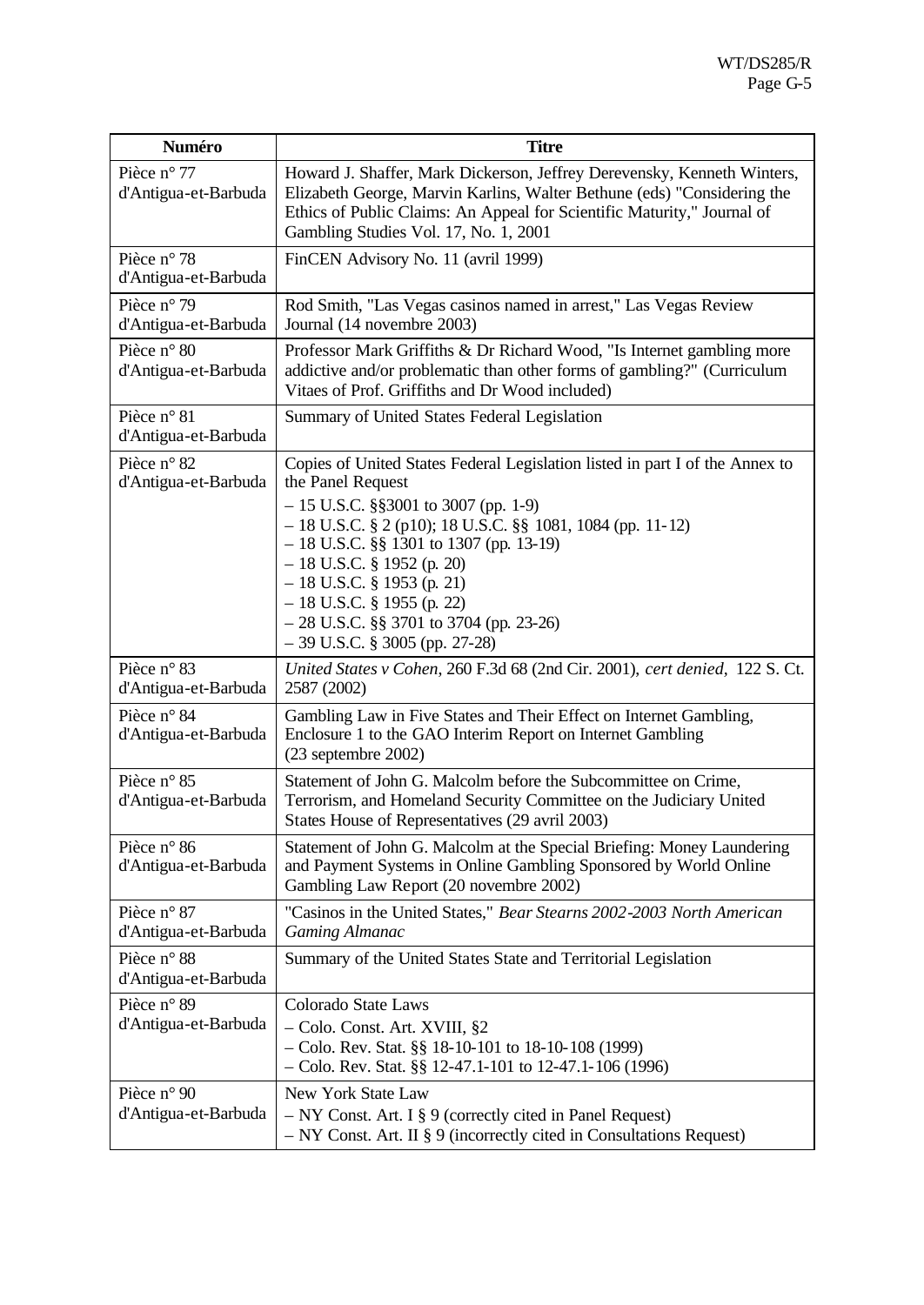| Numéro                               | <b>Titre</b>                                                                                                                                                                                                                                                      |
|--------------------------------------|-------------------------------------------------------------------------------------------------------------------------------------------------------------------------------------------------------------------------------------------------------------------|
| Pièce n° 91<br>d'Antigua-et-Barbuda  | Rhode Island State Laws<br>$-$ R.I. Article IV § 22 (correctly cited in Panel Request)<br>$-$ R.I. Art. I § 22 (incorrectly cited in Consultations Request)<br>$-$ R.I. Gen. Laws §§ 11-19-1 to 11-19-45 (1993)<br>$-$ R.I. Gen. Laws § 11-51-1 to 11-51-2 (1979) |
| Pièce n° 92<br>d'Antigua-et-Barbuda  | Florida Attorney General, Press Release: Western Union Cuts Off Sports<br>Betting Accounts (23 décembre 1997)                                                                                                                                                     |
| Pièce n° 93<br>d'Antigua-et-Barbuda  | Opinion Attorney General of Kansas No. 96-31 (25 mars 1996)                                                                                                                                                                                                       |
| Pièce n° 94<br>d'Antigua-et-Barbuda  | Kansas Attorney General, Internet Gambling Warning                                                                                                                                                                                                                |
| Pièce n° 95<br>d'Antigua-et-Barbuda  | Michigan Gaming Control Board, Frequently Asked Questions: Is it Legal<br>to Gamble Over the Internet in Michigan?                                                                                                                                                |
| Pièce n° 96<br>d'Antigua-et-Barbuda  | Minnesota Attorney General, Statement of Minnesota Attorney General on<br>Internet Jurisdiction (visited 13 mars 2003)                                                                                                                                            |
| Pièce n° 97<br>d'Antigua-et-Barbuda  | Vacco ex rel People v World Interactive Gaming Corp., 714 N.Y.S. 2d 844,<br>854 (NY Sup. Ct. 1999)                                                                                                                                                                |
| Pièce n° 98<br>d'Antigua-et-Barbuda  | Attorney General of the State of New York, Internet Bureau, In the matter<br>of Citibank (South Dakota), N.A., Assurance of Discontinuance<br>$(21)$ juin 2002)                                                                                                   |
| Pièce n° 99<br>d'Antigua-et-Barbuda  | CD-ROM containing copies of State and Territorial Legislation listed in<br>part II of the Annex to the Panel Request                                                                                                                                              |
| Pièce n° 100<br>d'Antigua-et-Barbuda | 19 U.S.C. §§ 1330-1339                                                                                                                                                                                                                                            |
| Pièce n° 101<br>d'Antigua-et-Barbuda | 19 U.S.C. § 2151                                                                                                                                                                                                                                                  |
| Pièce n° 102<br>d'Antigua-et-Barbuda | 19 U.S.C. §§ 2171(a)-(f), 2114 (c)                                                                                                                                                                                                                                |
| Pièce n° 103<br>d'Antigua-et-Barbuda | Letter from the United States Trade Representative to the United States<br>International Trade Commission (18 avril 1994)                                                                                                                                         |
| Pièce n° 104<br>d'Antigua-et-Barbuda | Fiorentina v United States, 607 F.2d 963, 196 (Ct. Cl. 1979), cert. denied,<br>444 U.S. 1083 (1980)                                                                                                                                                               |
| Pièce n° 105<br>d'Antigua-et-Barbuda | Statement of Administrative Action accompanying the Uruguay Round<br><b>Agreements Act</b>                                                                                                                                                                        |
| Pièce n° 106<br>d'Antigua-et-Barbuda | 19 U.S.C. § 3512(d)                                                                                                                                                                                                                                               |
| Pièce n° 107<br>d'Antigua-et-Barbuda | 1987 Standard Industry Classification ("SIC") system matched to 1997<br>North American Industry Classification System                                                                                                                                             |
| Pièce n° 108<br>d'Antigua-et-Barbuda | 83 Corpus Juris Secundum ("C.J.S.") Stipulations §§ 2, 6, 13, 46, 47 and 84                                                                                                                                                                                       |
| Pièce n° 109<br>d'Antigua-et-Barbuda | Wright and Miller, 30B Federal Practice and Procedure § 7015<br>(Rule $801$ (d)(2))                                                                                                                                                                               |
| Pièce n° 110<br>d'Antigua-et-Barbuda | David J. Joseph Co. v United States, 82 F. Suppl. 345 (Ct. Cl. 1949)                                                                                                                                                                                              |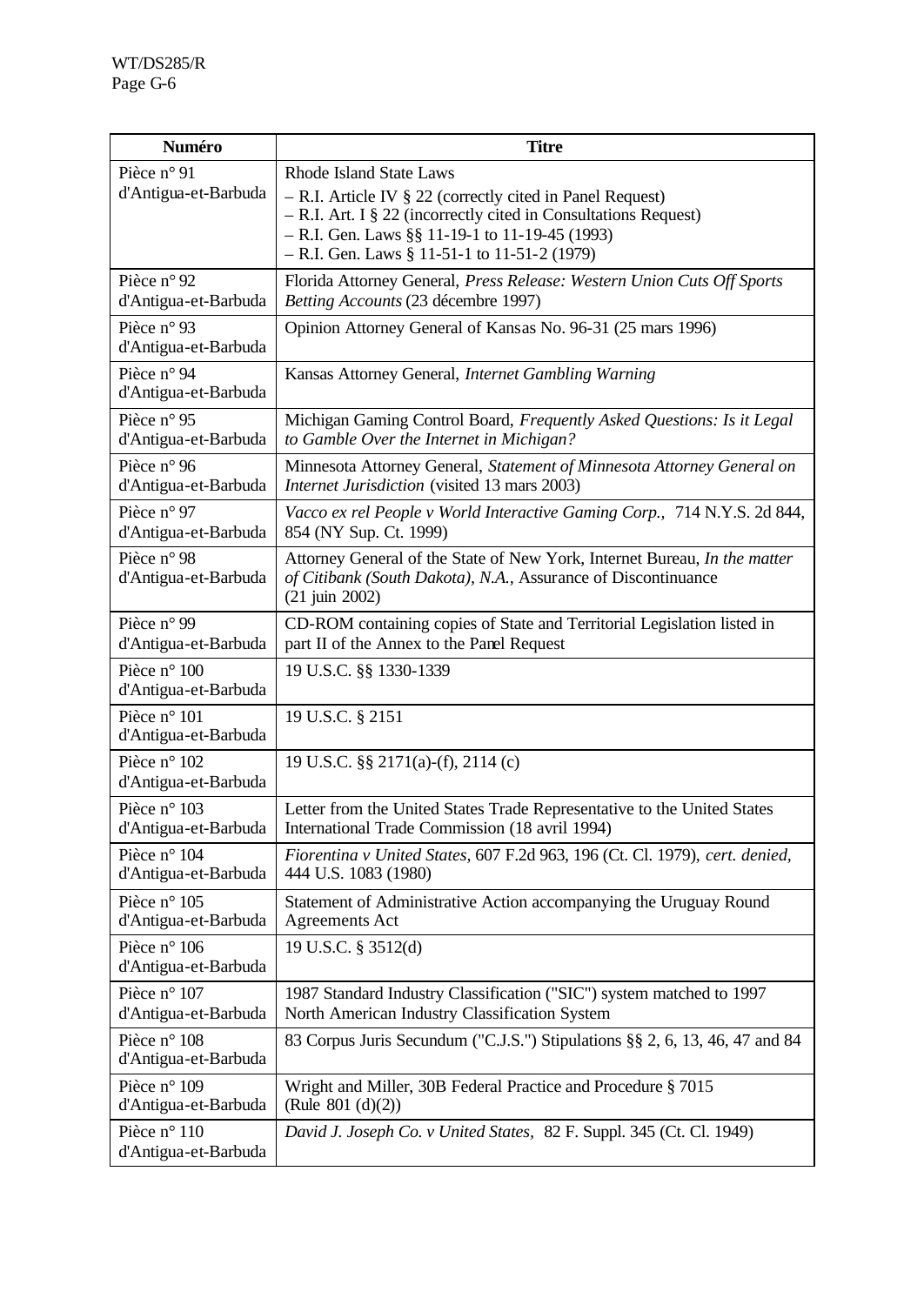| Numéro                               | <b>Titre</b>                                                                                                                                                                                                                        |
|--------------------------------------|-------------------------------------------------------------------------------------------------------------------------------------------------------------------------------------------------------------------------------------|
| Pièce n° 111<br>d'Antigua-et-Barbuda | United States v Smith, 781 F.2d 184 (10th Cir. 1986)                                                                                                                                                                                |
| Pièce n° 112<br>d'Antigua-et-Barbuda | T. Scott Belden, "Judicial Estoppel in Civil Action Arising from<br>Representation or Conduct in Prior Administrative Proceedings,"<br>99 American Law Reports 5th 65 (2002)                                                        |
| Pièce n° 113<br>d'Antigua-et-Barbuda | United States v Levasseur, 699 F Supp 965 (D. Mass, 1988)                                                                                                                                                                           |
| Pièce n° 114                         | Transcript of Testimony of Mr. Cohen at his trial in New York                                                                                                                                                                       |
| d'Antigua-et-Barbuda                 | (22 février 2000)                                                                                                                                                                                                                   |
| Pièce n° 115<br>d'Antigua-et-Barbuda | United States v Truesdale, 152 F.2d 443 (5th Cir. 1998)                                                                                                                                                                             |
| Pièce n° 116                         | "State Warns Station About Ads," Gadsden Times (Alabama)                                                                                                                                                                            |
| d'Antigua-et-Barbuda                 | $(8$ novembre 2003)                                                                                                                                                                                                                 |
| Pièce n° 117<br>d'Antigua-et-Barbuda | Nevada Revised Statutes § 465.094                                                                                                                                                                                                   |
| Pièce n° 118                         | Jason N. Ader, Bear Stearns & Co, Inc, North American Gaming Almanac                                                                                                                                                                |
| d'Antigua-et-Barbuda                 | 2002-2003 [Extracts]                                                                                                                                                                                                                |
| Pièce n° 119                         | Antonia Z. Cowan, "The Global Gambling Village_Interstate and                                                                                                                                                                       |
| d'Antigua-et-Barbuda                 | Transnational Gambling," 7 Gambling Law Review 251 (août 2003)                                                                                                                                                                      |
| Pièce n° 120<br>d'Antigua-et-Barbuda | United States International Trade Commission, "U.S. Schedule of<br>Commitments under the General Agreement on Trade in Services – with<br>explanatory materials prepared by the U.S. International Trade<br>Commission" (août 1998) |
| Pièce n° 121<br>d'Antigua-et-Barbuda | Oregon Administrative Rule 462-220-0060                                                                                                                                                                                             |
| Pièce n° 122<br>d'Antigua-et-Barbuda | Letter of Kevin DiGregory, Assistant Attorney General, US Dept. of Justice<br>to Nicole Thuillez of the New York State Racing and Wagering Board<br>$(1er$ février 2000)                                                            |
| Pièce n° 123                         | Extracts from the "On the Wire" section of the website of Autotote                                                                                                                                                                  |
| d'Antigua-et-Barbuda                 | Enterprises, www.ctotb.com/wire.asp and www.ctotb.com/open.asp                                                                                                                                                                      |
| Pièce n° 124<br>d'Antigua-et-Barbuda | Congressional Record, House of Representatives Proceedings and Debates<br>of the 106th Congress, Second Session (26 octobre 2000) 146 Cong. Rec.<br>H 11230, 11232, 106th Cong. 2nd Sess. (2000)                                    |
| Pièce n° 125                         | James R. Kibler, Jr., "Annual Survey of Virginia Law: Administrative                                                                                                                                                                |
| d'Antigua-et-Barbuda                 | Law," 38 University of Richmond Law Review 39 (2003)                                                                                                                                                                                |
| Pièce n° 126                         | United States v 162 MegaMania Gambling Devicesw 231 F.3d 713 (10th                                                                                                                                                                  |
| d'Antigua-et-Barbuda                 | Cir. 2000)                                                                                                                                                                                                                          |
| Pièce n° 127                         | United States v 103 Electronic Gambling Devices 223 F.3d 1091 (9th Cir.                                                                                                                                                             |
| d'Antigua-et-Barbuda                 | 2000)                                                                                                                                                                                                                               |
| Pièce n° 128                         | Explanation of the Multi-State Lottery Association from the Powerball                                                                                                                                                               |
| d'Antigua-et-Barbuda                 | website, www.powerball.com/pb_about.asp                                                                                                                                                                                             |
| Pièce n° 129                         | Explanation of the Powerball game,                                                                                                                                                                                                  |
| d'Antigua-et-Barbuda                 | www.nmlottery.com/PowerBall/AboutPowerball.htm                                                                                                                                                                                      |
| Pièce n° 130                         | Explanation of the Mega Millions game,                                                                                                                                                                                              |
| d'Antigua-et-Barbuda                 | www.megamillions.com/aboutus/lottery_faq.asp                                                                                                                                                                                        |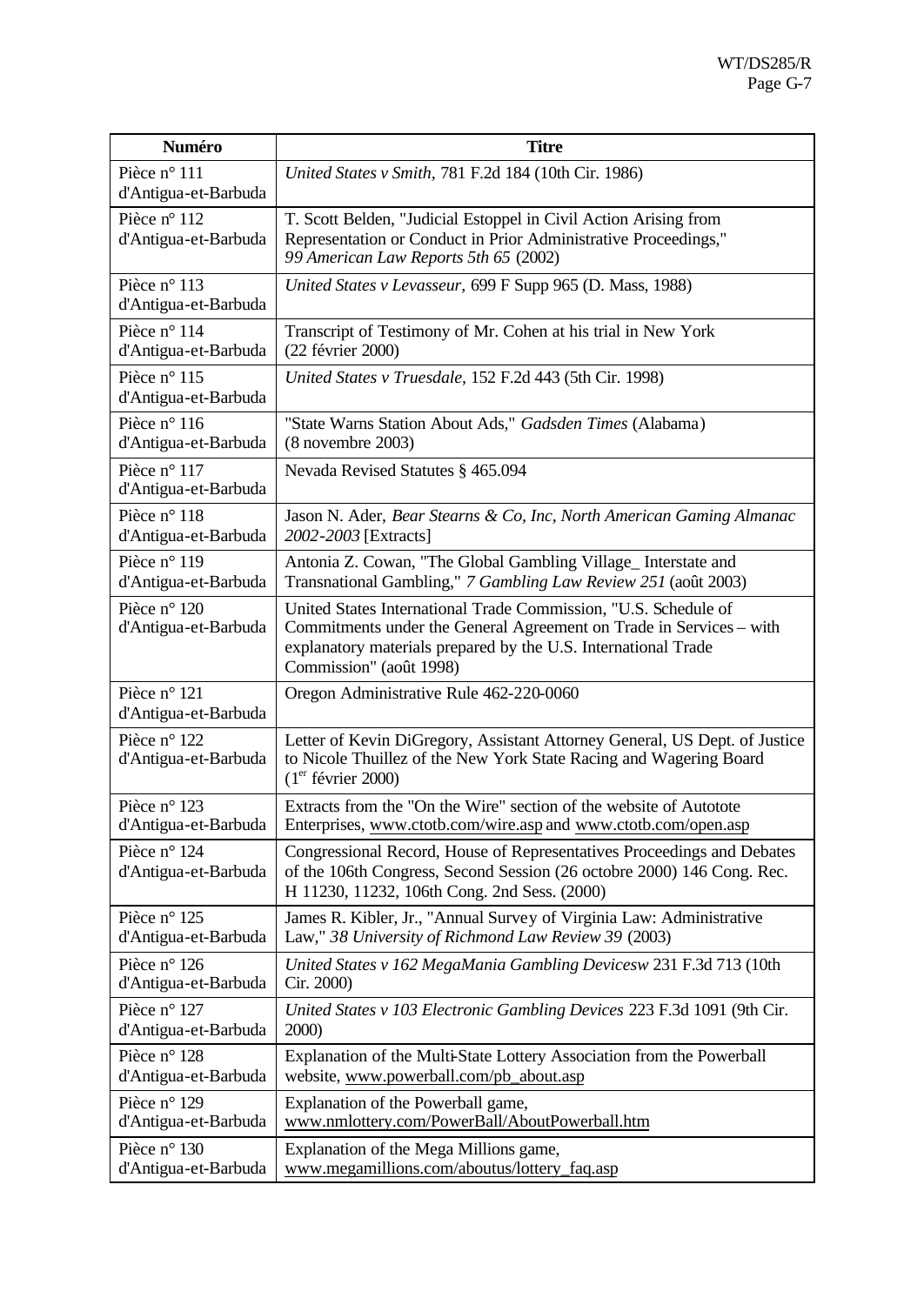| <b>Numéro</b>                        | <b>Titre</b>                                                                                                                                       |
|--------------------------------------|----------------------------------------------------------------------------------------------------------------------------------------------------|
| Pièce n° 131<br>d'Antigua-et-Barbuda | Colorado Division of Gaming, Colorado Gaming Questions and Answers                                                                                 |
| Pièce n° 132                         | Connecticut Division of Special Revenue, Frequently Asked Questions:                                                                               |
| d'Antigua-et-Barbuda                 | Agency                                                                                                                                             |
| Pièce n° 133                         | Connecticut Division of Special Revenue, Administrative Regulations:                                                                               |
| d'Antigua-et-Barbuda                 | Operation of Bingo Games, Rule 7-169-8a                                                                                                            |
| Pièce n° 134<br>d'Antigua-et-Barbuda | Indiana Code 4-33-9-1                                                                                                                              |
| Pièce n° 135<br>d'Antigua-et-Barbuda | 68 Indiana Administrative Code $2-1-4(c)(1)$                                                                                                       |
| Pièce n° 136<br>d'Antigua-et-Barbuda | Indiana Code 4-33-1-2                                                                                                                              |
| Pièce n° 137<br>d'Antigua-et-Barbuda | South Dakota Commission on Gambling, Frequently Asked Questions                                                                                    |
| Pièce n° 138<br>d'Antigua-et-Barbuda | Mississippi Gaming Commission Regulations, Section II (A)(2)                                                                                       |
| Pièce n° 139<br>d'Antigua-et-Barbuda | Illinois Riverboat Gaming Act, 230 Illinois Complied Statutes 10/7(e)                                                                              |
| Pièce n° 140<br>d'Antigua-et-Barbuda | Louisiana Gaming Control Law, RS 27:65                                                                                                             |
| Pièce n° 141                         | Iowa Racing and Gaming Commission, Administrative Rules, 491-1.6                                                                                   |
| d'Antigua-et-Barbuda                 | (99D, 99F)                                                                                                                                         |
| Pièce n° 142                         | Iowa Racing and Gaming Commission, Administrative Rules, 491-11.5                                                                                  |
| d'Antigua-et-Barbuda                 | (4)(a)(4)                                                                                                                                          |
| Pièce n° 143                         | Regulations of the Nevada Gaming Commission and State Gaming Control                                                                               |
| d'Antigua-et-Barbuda                 | Board, Regulation 3.010 (5) and (7)                                                                                                                |
| Pièce n° 144<br>d'Antigua-et-Barbuda | Iowa Racing and Gaming Commission, Administrative Rules, 491-82 (4)(g)                                                                             |
| Pièce n° 145                         | Document entitled "Organised Crime in the United States Gambling                                                                                   |
| d'Antigua-et-Barbuda                 | Industry"                                                                                                                                          |
| Pièce n° 146                         | Organised Crime and Gambling: Record of Hearing VII, June 24-26, 1985,                                                                             |
| d'Antigua-et-Barbuda                 | New York, Before the President's Commission on Organized Crime                                                                                     |
| Pièce n° 147                         | Collen Krantz, "Drug Cash Laundered at Casinos," Des Moines Register                                                                               |
| d'Antigua-et-Barbuda                 | (22 décembre 2003)                                                                                                                                 |
| Pièce n° 148                         | Document entitled "Money Laundering in the United States Gambling                                                                                  |
| d'Antigua-et-Barbuda                 | Industry"                                                                                                                                          |
| Pièce n° 149<br>d'Antigua-et-Barbuda | United States Government Accounting Office, Money Laundering: Rapid<br>Growth of Casinos Makes them Vulnerable (GAO/GCD-96-28)<br>(4 janvier 1996) |
| Pièce n° 150                         | Rod Smith, "Inside Gaming: Ranks May Miss Importance of Rules,"                                                                                    |
| d'Antigua-et-Barbuda                 | Las Vegas Review Journal (29 juin 2003)                                                                                                            |
| Pièce n° 151                         | Rod Smith, "Money Laundering Rules Reviewed," Las Vegas Review-                                                                                    |
| d'Antigua-et-Barbuda                 | Journal (14 août 2003)                                                                                                                             |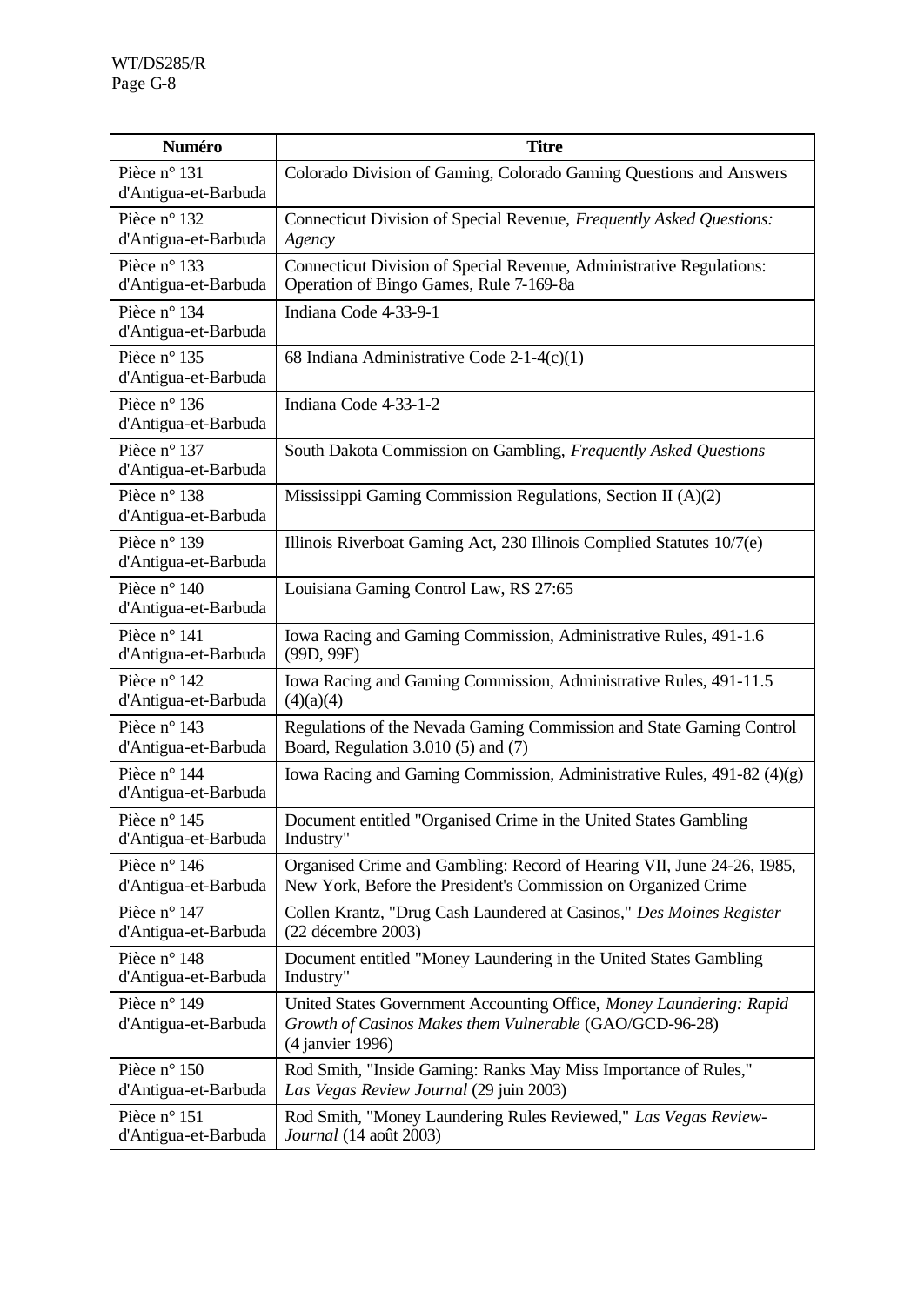| Numéro                               | <b>Titre</b>                                                                                                                                                                                                          |
|--------------------------------------|-----------------------------------------------------------------------------------------------------------------------------------------------------------------------------------------------------------------------|
| Pièce n° 152                         | Rod Smith, "Anti-Money Laundering Laws: Report details failures,"                                                                                                                                                     |
| d'Antigua-et-Barbuda                 | Las Vegas Review Journal (17 décembre 2003)                                                                                                                                                                           |
| Pièce n° 153                         | Rod Smith, "Money Laundering: Gaming Board Pushed for Probe,"                                                                                                                                                         |
| d'Antigua-et-Barbuda                 | Las Vegas Review Journal (22 novembre 2003)                                                                                                                                                                           |
| Pièce n° 154                         | Rod Smith, "Money Laundering Probes: Park Place Involved in Inquiry,"                                                                                                                                                 |
| d'Antigua-et-Barbuda                 | Las Vegas Review Journal (18 novembre 2003)                                                                                                                                                                           |
| Pièce n° 155                         | Rick Green, "Casino Cash: Terrorist Temptation? 9/11: A Changed Nation,"                                                                                                                                              |
| d'Antigua-et-Barbuda                 | The Hartford Courant (10 septembre 2003)                                                                                                                                                                              |
| Pièce n° 156<br>d'Antigua-et-Barbuda | Document entitled "Fraud within the United States Gambling Industry"                                                                                                                                                  |
| Pièce n° 157<br>d'Antigua-et-Barbuda | Document entitled "U.S. Gambling Revenue"                                                                                                                                                                             |
| Pièce n° 158<br>d'Antigua-et-Barbuda | Document entitled "Youth Gambling"                                                                                                                                                                                    |
| Pièce n° 159<br>d'Antigua-et-Barbuda | Theresa E. Loscalzo and Stephen J. Shapiro, "Internet Gambling Policy:<br>Prohibition Versus Regulation," 7 Villanova Sports & Entertainment Law<br>Journal 11 (2000)                                                 |
| Pièce n° 160                         | Craig Lang, "Internet Gambling: Nevada Logs In," 22 Loyola of Los                                                                                                                                                     |
| d'Antigua-et-Barbuda                 | Angeles Entertainment Law Review 525 (2002)                                                                                                                                                                           |
| Pièce n° 161                         | Commission on Child Online Protection (COPA) Report to Congress                                                                                                                                                       |
| d'Antigua-et-Barbuda                 | (20 octobre 2000)                                                                                                                                                                                                     |
| Pièce n° 162<br>d'Antigua-et-Barbuda | 16 C.F.R. §312.5(b)(2)                                                                                                                                                                                                |
| Pièce n° 163                         | National Gambling Impact Study Commission Final Report, Appendix:                                                                                                                                                     |
| d'Antigua-et-Barbuda                 | Commissioners' Statements (18 juin 1999)                                                                                                                                                                              |
| Pièce n° 164<br>d'Antigua-et-Barbuda | Howard J. Shaffer, "The Emergence of Gambling Among Youth: The<br>Prevalence of Underage Lottery Use and the Impact of Gambling," Futures<br>at Stake                                                                 |
| Pièce n° 165                         | William Petroski, "Underage Gambling Leads to \$10,000 Fine," Des                                                                                                                                                     |
| d'Antigua-et-Barbuda                 | <i>Moines Register</i> (11 septembre 2002)                                                                                                                                                                            |
| Pièce n° 166                         | Joe Weintert, "Nevada Regulator Questions PPE About Underage Betting in                                                                                                                                               |
| d'Antigua-et-Barbuda                 | Atlantic City," Press of Atlantic City (7 décembre 2003)                                                                                                                                                              |
| Pièce n° 167<br>d'Antigua-et-Barbuda | New Hampshire Lottery - New Hampshire Sweepstakes Commission,<br><b>Meetings Section:</b><br>Minutes of Meeting of 22 August 2002<br>Minutes of Meeting of 20 September 2002<br>Minutes of Meeting of 7 November 2002 |
| Pièce n° 168                         | Charles Babington and Ira Chinoy, "Lotteries Win With Slick Marketing,"                                                                                                                                               |
| d'Antigua-et-Barbuda                 | <i>Washington Post,</i> (4 mai 1998)                                                                                                                                                                                  |
| Pièce n° 169                         | "Bingo Halls will try to drew New Players with Electronic Gaming,"                                                                                                                                                    |
| d'Antigua-et-Barbuda                 | <i>The Associated Press</i> (20 mai 2002)                                                                                                                                                                             |
| Pièce n° 170                         | "Maryland Lottery Launches New Game to Attract Younger Players,"                                                                                                                                                      |
| d'Antigua-et-Barbuda                 | The Associated Press (31 décembre 1999)                                                                                                                                                                               |
| Pièce n° 171                         | "Lotteries: A Very Slippery Slope," www.palmettofamily.org, including                                                                                                                                                 |
| d'Antigua-et-Barbuda                 | quote from Public Gaming International                                                                                                                                                                                |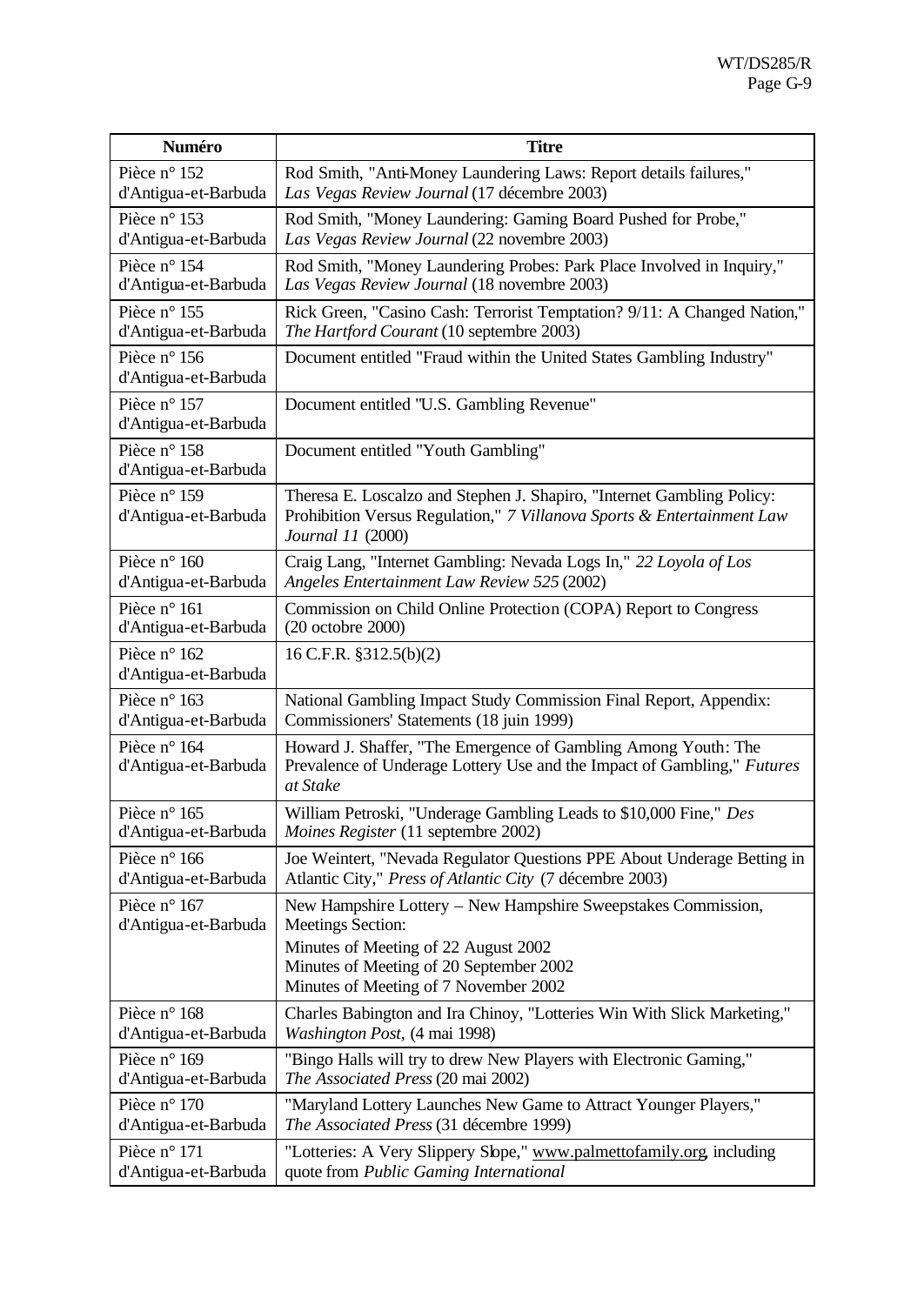| <b>Numéro</b>                        | <b>Titre</b>                                                                                                                                                                                 |
|--------------------------------------|----------------------------------------------------------------------------------------------------------------------------------------------------------------------------------------------|
| Pièce n° 172                         | Advert for "The Pink Panther" which appeared in Public Gaming                                                                                                                                |
| d'Antigua-et-Barbuda                 | <i>International</i>                                                                                                                                                                         |
| Pièce n° 173                         | Document entitled "Examples of recent expansions of gambling                                                                                                                                 |
| d'Antigua-et-Barbuda                 | opportunities in the United States"                                                                                                                                                          |
| Pièce n° 174                         | Examples of Lottery Themes and Slot Machine Images that appeal to                                                                                                                            |
| d'Antigua-et-Barbuda                 | Children and Youth Gamblers                                                                                                                                                                  |
| Pièce n° 175                         | "The Competition Quandary: How do Lotteries Co-Exist with Other Forms                                                                                                                        |
| d'Antigua-et-Barbuda                 | of Gaming," Public Gaming International (juillet 2002)                                                                                                                                       |
| Pièce n° 176                         | "Game Trends: Wining Touch," International Gaming & Wagering                                                                                                                                 |
| d'Antigua-et-Barbuda                 | Business, (janvier 2004)                                                                                                                                                                     |
| Pièce n° 177                         | United States State Department, International Narcotics Control Strategy                                                                                                                     |
| d'Antigua-et-Barbuda                 | Report: Money Laundering and Financial Crimes (mars 2003)                                                                                                                                    |
| Pièce n° 178<br>d'Antigua-et-Barbuda | Iowa Lottery Winner Claim Form                                                                                                                                                               |
| Pièce n° 179                         | "The Minnesota Lottery's New Digital Draw Show Debut,"                                                                                                                                       |
| d'Antigua-et-Barbuda                 | www.telecomgamefactory.com (5 mars 2003)                                                                                                                                                     |
| Pièce n° 180<br>d'Antigua-et-Barbuda | "The Lottery Draw," Public Gaming International, (mars 2003)                                                                                                                                 |
| Pièce n° 181                         | P.A. McQueen, "New Orleans Voters favor slots at fair grounds,"                                                                                                                              |
| d'Antigua-et-Barbuda                 | www.ascendgaming.com (14 octobre 2003)                                                                                                                                                       |
| Pièce n° 182                         | "Station to Build, Run Michigan Indian Casino," www.ascendgaming.com                                                                                                                         |
| d'Antigua-et-Barbuda                 | $(26$ novembre $2003)$                                                                                                                                                                       |
| Pièce n° 183<br>d'Antigua-et-Barbuda | Merrill Lynch, <i>Indian Gaming: on the Rise</i> (16 octobre 2002)                                                                                                                           |
| Pièce n° 184                         | Marian Green, "Class II Games Come of Age," Slot Manager                                                                                                                                     |
| d'Antigua-et-Barbuda                 | $(17$ septembre 2003)                                                                                                                                                                        |
| Pièce n° 185                         | Howard J. Shaffer, "Internet Gambling & Addiction," Harvard Medical                                                                                                                          |
| d'Antigua-et-Barbuda                 | School, Division on Addictions (16 janvier 2004)                                                                                                                                             |
| Pièce n° 186                         | Examples of Scratch Card Lottery tickets sold over the counter in stores in                                                                                                                  |
| d'Antigua-et-Barbuda                 | the United States                                                                                                                                                                            |
| Pièce n° 187                         | Martha McNeil Hamilton, "More Flash, Less Cash," The Washington Post                                                                                                                         |
| d'Antigua-et-Barbuda                 | (17 janvier 2003)                                                                                                                                                                            |
| Pièce n° 188<br>d'Antigua-et-Barbuda | 97-2 Wisconsin Lottery, Department of Revenue – Summary                                                                                                                                      |
| Pièce n° 189                         | Patricia McQueen, "Lottery Beat: Innovation in Iowa,"                                                                                                                                        |
| d'Antigua-et-Barbuda                 | www.ascendgaming.com (décembre 2003)                                                                                                                                                         |
| Pièce n° 190                         | "The Ever-Advancing ITVM," Public Gaming International                                                                                                                                       |
| d'Antigua-et-Barbuda                 | (septembre 2002)                                                                                                                                                                             |
| Pièce n° 191                         | "Maximizing the Retail Relationship," Public Gaming International                                                                                                                            |
| d'Antigua-et-Barbuda                 | (août 2003)                                                                                                                                                                                  |
| Pièce n° 192<br>d'Antigua-et-Barbuda | Government of Antigua and Barbuda, Report to Prime Minister Lester Bird<br>on Meeting with Mr. Scott Charney and Mr. Jonathan Winer, 21st and 22nd<br>in Washington D.C. (30 septembre 1997) |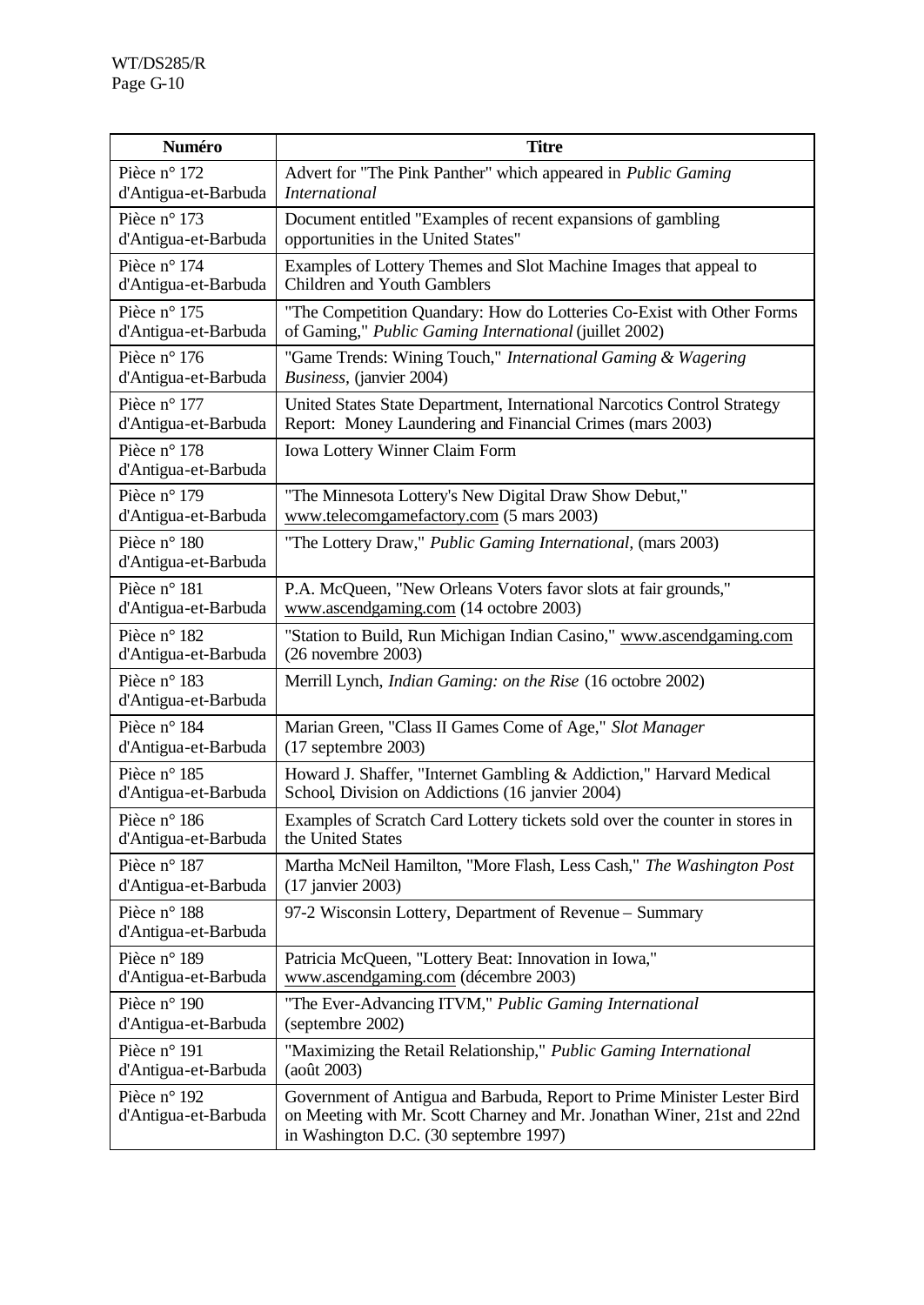| <b>Numéro</b>                        | <b>Titre</b>                                                                                                                                                                                                                                                                                                                                                                      |
|--------------------------------------|-----------------------------------------------------------------------------------------------------------------------------------------------------------------------------------------------------------------------------------------------------------------------------------------------------------------------------------------------------------------------------------|
| Pièce n° 193<br>d'Antigua-et-Barbuda | "FTC Chairman Muris presents the FTC's New Five-Point Plan for<br>attacking cross-border fraud and highlights links between competition and<br>consumer protection," Federal Trade Commission (31 octobre 2002)                                                                                                                                                                   |
| Pièce n° 194                         | Document entitled "Recent Judgments of the United States Supreme Court                                                                                                                                                                                                                                                                                                            |
| d'Antigua-et-Barbuda                 | concerning gambling"                                                                                                                                                                                                                                                                                                                                                              |
| Pièce n° 195<br>d'Antigua-et-Barbuda | 480 U.S. 202, 107 S.Ct. 1083                                                                                                                                                                                                                                                                                                                                                      |
| Pièce n° 196<br>d'Antigua-et-Barbuda | 527 U.S. 173, 119 S.Ct. 1923                                                                                                                                                                                                                                                                                                                                                      |
| Pièce n° 197                         | "Talking Points: Legal Eagle," International Gaming & Wagering Business                                                                                                                                                                                                                                                                                                           |
| d'Antigua-et-Barbuda                 | (ianvier 2004)                                                                                                                                                                                                                                                                                                                                                                    |
| Pièce n° 198                         | Examples of sports gambling forms and sports betting cards from                                                                                                                                                                                                                                                                                                                   |
| d'Antigua-et-Barbuda                 | Las Vegas                                                                                                                                                                                                                                                                                                                                                                         |
| Pièce n° 199<br>d'Antigua-et-Barbuda | Extract from www.illinoislottery.com - How to Start a Lottery Subscription                                                                                                                                                                                                                                                                                                        |
| Pièce n° 200                         | Advert entitled "How-to-Play the Cash Explosion Play-at-home Bonus                                                                                                                                                                                                                                                                                                                |
| d'Antigua-et-Barbuda                 | Box"                                                                                                                                                                                                                                                                                                                                                                              |
| Pièce n° 201                         | "Aubin, Lemons and Musgrave: Running Racinos and Raking in Revenue,"                                                                                                                                                                                                                                                                                                              |
| d'Antigua-et-Barbuda                 | Public Gaming International (mai 2003)                                                                                                                                                                                                                                                                                                                                            |
| Pièce n° 202                         | Subscription form for the Virginia Mega Millions lottery game, from                                                                                                                                                                                                                                                                                                               |
| d'Antigua-et-Barbuda                 | www.valottery.com                                                                                                                                                                                                                                                                                                                                                                 |
| Pièce n° 203                         | Information on how to play the New York Lotto from Home programme,                                                                                                                                                                                                                                                                                                                |
| d'Antigua-et-Barbuda                 | found at www.nylottery.org                                                                                                                                                                                                                                                                                                                                                        |
| Pièce n° 204                         | Information on how to play New York's Mega Millions lottery game, found                                                                                                                                                                                                                                                                                                           |
| d'Antigua-et-Barbuda                 | at www.nylottery.org                                                                                                                                                                                                                                                                                                                                                              |
| Pièce n° 205<br>d'Antigua-et-Barbuda | Information on how to play Quick Draw, found at www.nylottery.org                                                                                                                                                                                                                                                                                                                 |
| Pièce n° 206                         | Rick Green, "States Manipulate Lottery Dreamers: Scratch-Off Tickets                                                                                                                                                                                                                                                                                                              |
| d'Antigua-et-Barbuda                 | Aimed at Vulnerable Targets," The Hartford Courant (6 octobre 2002)                                                                                                                                                                                                                                                                                                               |
| Pièce n° 207                         | Letter from the North American Association of State & Provincial Lotteries                                                                                                                                                                                                                                                                                                        |
| d'Antigua-et-Barbuda                 | to the Office of the United States Trade Representative (13 août 2003)                                                                                                                                                                                                                                                                                                            |
| Pièce n° 208<br>d'Antigua-et-Barbuda | Extract from the 2002 NAICS Definitions                                                                                                                                                                                                                                                                                                                                           |
| Pièce n° 209                         | "Internet Gambling Report, Sixth Edition," The River City Group, Reymer                                                                                                                                                                                                                                                                                                           |
| d'Antigua-et-Barbuda                 | & Associates $(2001)$ , Chapter 5                                                                                                                                                                                                                                                                                                                                                 |
| Pièce n° 210<br>d'Antigua-et-Barbuda | Statement by Professor Donald Siegel and Professor Leighton Vaughan<br>Williams in response to the question: "Does Antigua have any market-<br>based/economic evidence to support its assertion in paragraph 36 of its<br>second oral statement that "Internet-based" and "land-based" gambling and<br>betting services compete and that consumers switch from one to the other?" |
| Pièce n° 211<br>d'Antigua-et-Barbuda | Additional Statement by Professor Leighton Vaughan Williams in response<br>to the question: "Does Antigua have any market-based/economic evidence<br>to support its assertion in paragraph 36 of its second oral statement that<br>"Internet-based" and "land-based" gambling and betting services compete<br>and that consumers switch from one to the other?"                   |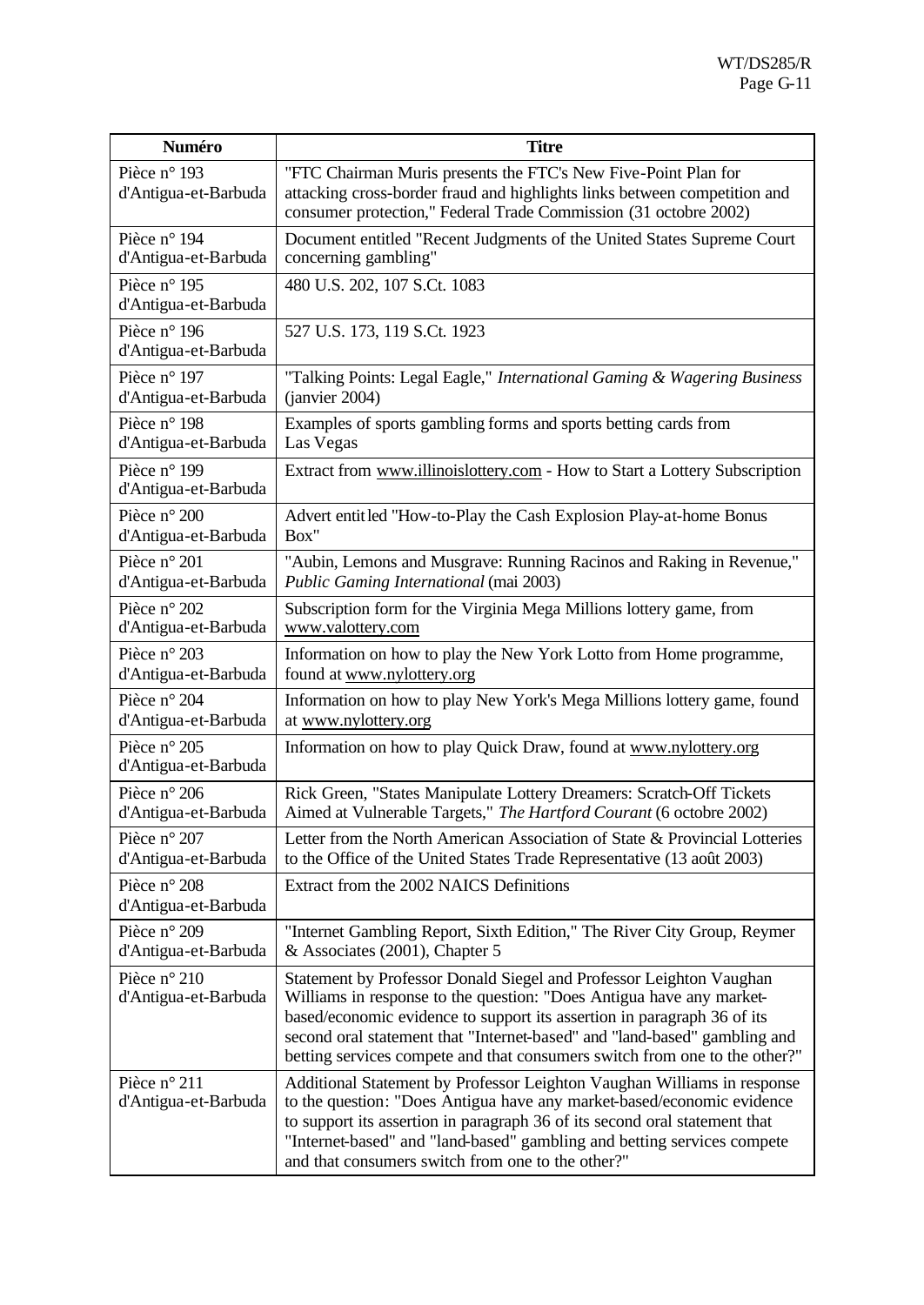| <b>Numéro</b>                        | <b>Titre</b>                                                                                                                                                 |
|--------------------------------------|--------------------------------------------------------------------------------------------------------------------------------------------------------------|
| Pièce n° 212<br>d'Antigua-et-Barbuda | D. Siegel and G. Anders, "The Impact of Indian Casinos on State Lotteries:<br>A Case Study of Arizona," Public Finance Review, Vol. 29, No. 2<br>(mars 2001) |
| Pièce $n^{\circ}$ 213                | D.S. Elliot and J.C. Navin, "Has Riverboat Gambling Reduced State Lottery                                                                                    |
| d'Antigua-et-Barbuda                 | Revenue?" <i>Public Finance Review</i> , Vol. 30, No. 3 (mai 2002)                                                                                           |
| Pièce $n^{\circ}$ 214                | Rod Smith, "Online Betting Growth Called Threat to Nevada," Las Vegas                                                                                        |
| d'Antigua-et-Barbuda                 | Review-Journal (24 janvier 2003)                                                                                                                             |
| Pièce $n^{\circ}$ 215                | Ed DeRosa, "NYRA, Magna Withhold Simulcast Signal from Attheraces,"                                                                                          |
| d'Antigua-et-Barbuda                 | <i>Thoroughbred Times.com</i> (13 janvier 2004)                                                                                                              |
| Pièce $n^{\circ}$ 216                | Federal Trade Commission, "E-commerce lowers prices, increases choices                                                                                       |
| d'Antigua-et-Barbuda                 | in wine market" (3 juillet 2003)                                                                                                                             |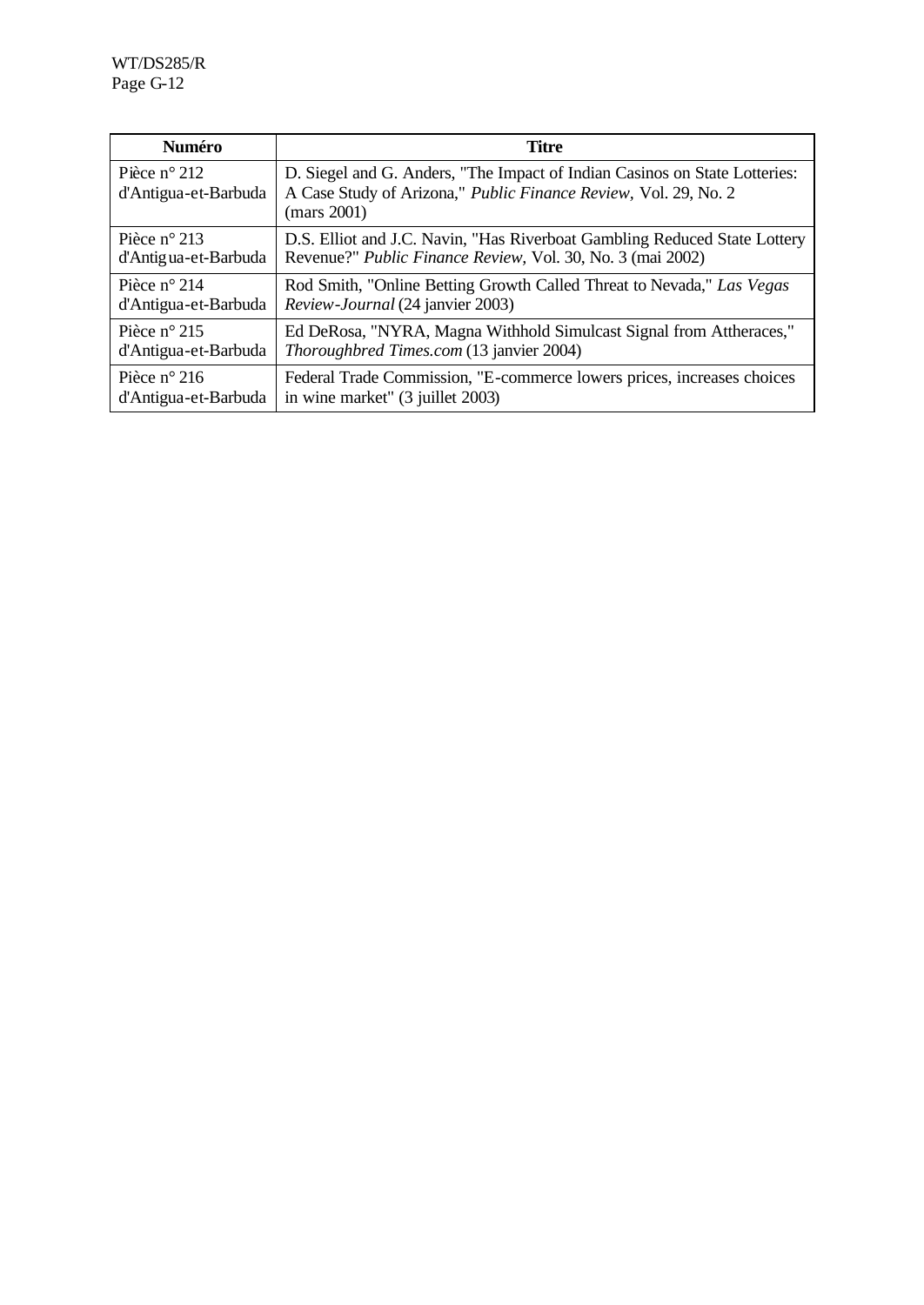## ÉTATS-UNIS

| Numéro                        | <b>Titre</b>                                                                                                                                                                                                                                                                                         |
|-------------------------------|------------------------------------------------------------------------------------------------------------------------------------------------------------------------------------------------------------------------------------------------------------------------------------------------------|
| Pièce n° 1 des<br>États-Unis  | National Institute of Law Enforcement and Criminal Justice, The Development of<br>the Law of Gambling: 1776-1976, (1977)                                                                                                                                                                             |
| Pièce n° 2 des<br>États-Unis  | Senate Report No. 82-725, Organized Crime in Interstate Commerce, Final Report<br>of the Special Committee to Investigate Organized Crime in Interstate Commerce,<br>United States Senate (31 août 1951)                                                                                             |
| Pièce n° 3 des<br>États-Unis  | United States Attorney's Office for the Eastern District of New York, Press<br>release: "Captain, Soldier and Four Associates of the Colombo Organized Crime<br>Family Charged with Racketeering, Loansharking, Illegal Gambling and Witness<br>Tampering" (17 juin 2003)                            |
| Pièce n° 4 des<br>États-Unis  | Internet Gambling Prohibition Act, Senate Report No. 106-121, (1999)                                                                                                                                                                                                                                 |
| Pièce n° 5 des<br>États-Unis  | Unlawful Internet Gambling Funding Prohibition Act and the Internet Gambling<br>Licensing and Regulation Commission Act, Hearing before the Subcommittee on<br>Crime, Terrorism, and Homeland Security of the Committee on the Judiciary,<br>108th Congress 10 (2003) (statement of John G. Malcolm) |
| Pièce n° 6 des<br>États-Unis  | Criminal Intelligence Service Canada, 2003 Annual Report on Organized Crime<br>in Canada, pp. 15-17                                                                                                                                                                                                  |
| Pièce n° 7 des<br>États-Unis  | Financial Action Task Force, Report on Money Laundering Typologies 2000-<br>2001, (2001)                                                                                                                                                                                                             |
| Pièce n° 8 des<br>États-Unis  | FTC Consumer Alert, International Lottery Scams, January 2000                                                                                                                                                                                                                                        |
| Pièce n° 9 des<br>États-Unis  | Federal Trade Commission, A Positive Agenda For Consumers: The FTC Year in<br>Review (avril 2003)                                                                                                                                                                                                    |
| Pièce n° 10<br>des États-Unis | American Psychiatric Association, APA Advisory on Internet Gambling<br>$(16$ janvier 2001)                                                                                                                                                                                                           |
| Pièce n° 11<br>des États-Unis | George T. Ladd & Nancy M. Petry, Disordered Gambling Among<br>University- Based Medical and Dental Patients: A Focus on Internet Gambling,<br>16 Psychol. Addictive Behav. (2002)                                                                                                                    |
| Pièce n° 12<br>des États-Unis | Administrative Office of the United States Courts, Wiretap Reports 1997-2002,<br>Table 3: Major Offenses for Which Court-Authorized Intercepts Were Granted<br>Pursuant to 18 U.S.C. 2519                                                                                                            |
| Pièce n° 13<br>des États-Unis | Press release, dated October 16, 2003, Luchese Acting Boss and Three Others<br>Charged with Racketeering, Violence in Aid of Racketeering, Loansharking and<br>Gambling, United States Attorney's Office for the Eastern District of New York                                                        |
| Pièce n° 14<br>des États-Unis | Matt Smith, Top suspect sentenced in gambling ring, Associated Press (vendredi<br>10 octobre 2003)                                                                                                                                                                                                   |
| Pièce n° 15<br>des États-Unis | Michael Rubinkam, Philadelphia Mob Takes Hit, But Officials Say It's Not Gone;<br>Authorities Put Boss Behind Bars, But More Prosecutions Expected, Akron<br>Beacon Journal, 20 décembre 2001                                                                                                        |
| Pièce n° 16<br>des États-Unis | John Holland, South Florida Residents Face RICO Charges Loan Sharking,<br>Extortion Cited, Sun-Sentinel, 22 juin 2000                                                                                                                                                                                |
| Pièce n° 17<br>des États-Unis | Statement on Signing the Departments of Commerce, Justice, State, the Judiciary,<br>and Related Agencies Appropriation Act, 2001, 36 Weekly Comp. Pres. Doc.<br>3153 (21 décembre 2000)                                                                                                              |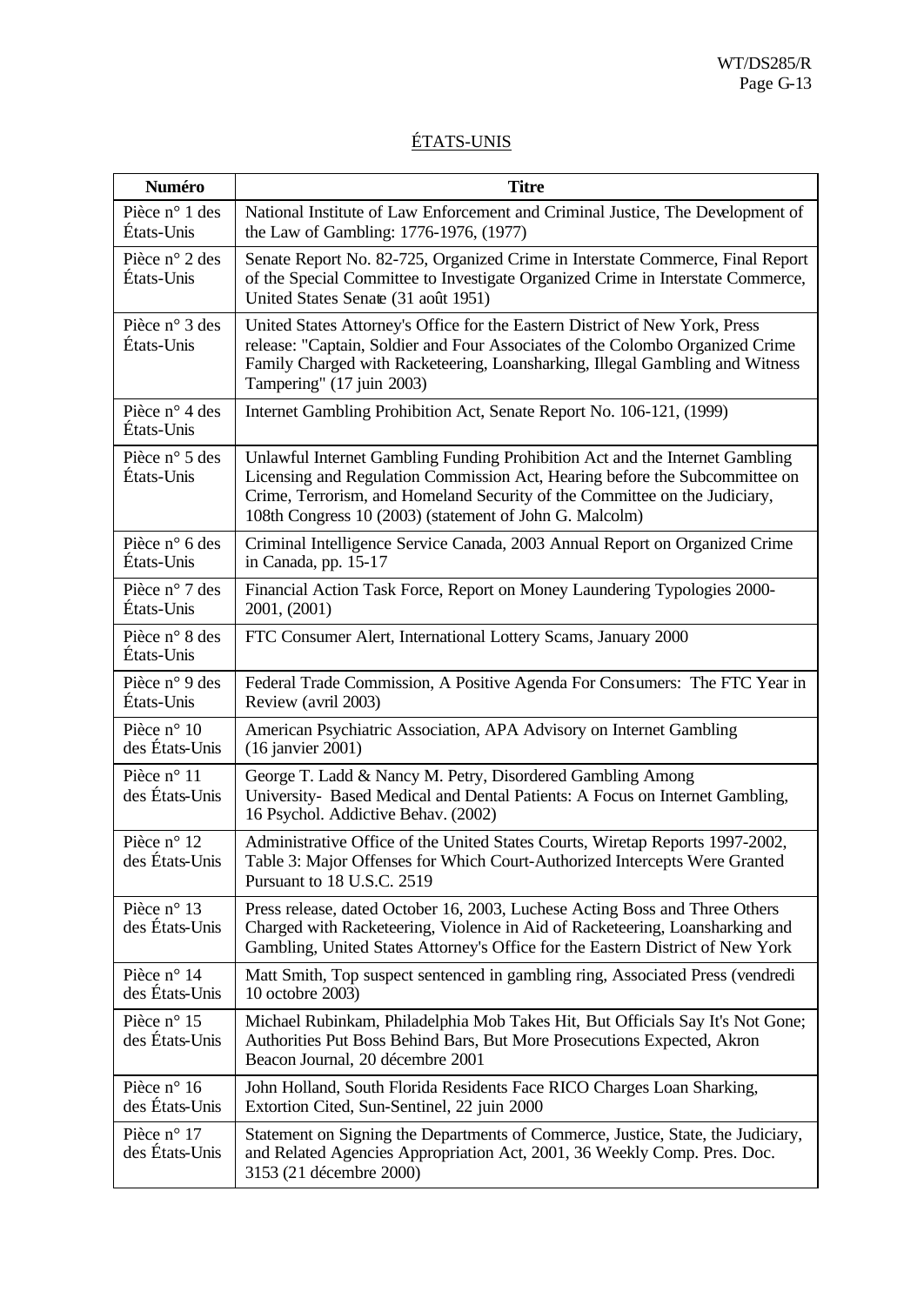| Numéro                                 | <b>Titre</b>                                                                                                                                                                                                            |
|----------------------------------------|-------------------------------------------------------------------------------------------------------------------------------------------------------------------------------------------------------------------------|
| Pièce n° 18                            | Federal Trade Commission, Press release: FTC Warns Consumers about Online                                                                                                                                               |
| des États-Unis                         | Gambling and Children (26 juin 2002)                                                                                                                                                                                    |
| Pièce n° 19                            | National Research Council, Pathological Gambling: A Critical Review, pp. 7-5 to                                                                                                                                         |
| des États-Unis                         | 7-7 (1999)                                                                                                                                                                                                              |
| Pièce n° 20                            | Dismantling the Financial Infrastructure of Global Terrorism: Hearing Before                                                                                                                                            |
| des États-Unis                         | House Committee on Financial Services, 107th Cong., p. 42 (2001)                                                                                                                                                        |
| Pièce n° 21                            | L.D. Moodie, Detective Inspector, Ontario Illegal Gaming Enforcement Unit,                                                                                                                                              |
| des États-Unis                         | Gambling Law Enforcement Systems Issues Conference, 8 mars 2002                                                                                                                                                         |
| Pièce n° 22                            | Federal Bureau of Investigation, RRAU Analysis of Offshore Gambling, p.1                                                                                                                                                |
| des États-Unis                         | (1999)                                                                                                                                                                                                                  |
| Pièce n° 23<br>des États-Unis          | Press Release, dated June 4, 2002, 17 Members and Associates of the Gambino<br>Crime Family Indicted for Corruption on the New York Waterfront, United States<br>Attorney's Office for the Eastern District of New York |
| Pièce n° 24<br>des États-Unis          | Testimony of Attorney General Robert Kennedy, Hearings Before the Senate<br>Judiciary Committee on the Attorney General's Program to Curb Organized Crime<br>and Racketeering, 87th Cong., 1st Sess., p. 4 (1961)       |
| Pièce n° 25                            | Drug Enforcement Administration, The Drug Trade in the Caribbean: A Threat                                                                                                                                              |
| des États-Unis                         | Assessment, September 2003, DEA 03014                                                                                                                                                                                   |
| Pièce $n^{\circ}$ 26                   | Selected images of child oriented games offered on gambling websites licensed by                                                                                                                                        |
| des États-Unis                         | Antigua & Barbuda                                                                                                                                                                                                       |
| Pièce n° 27                            | Testimony of Mark MacCarthy, Senior Vice President for Public Policy, Visa                                                                                                                                              |
| des États-Unis                         | U.S.A., Before the Commission on Online Protection, pp. 3-4 (9 juin 2000)                                                                                                                                               |
| Pièce n° 28                            | Amit Asaravala, Why Online Age Checks Don't Work, Wired News                                                                                                                                                            |
| des États-Unis                         | $(10 \text{ octobre } 2002)$                                                                                                                                                                                            |
| Pièce n° 29                            | Central Product Classification Version 1.1, code 96920; International Standard                                                                                                                                          |
| des États-Unis                         | Industrial Classification of all Economic Activities, code 9249                                                                                                                                                         |
| Pièce $n^{\circ}$ 30<br>des États-Unis | House of Representatives Report No. 87-967, pp. 1-2 (1961)                                                                                                                                                              |
| Pièce n° 31<br>des États-Unis          | Selected decisions of U.S. federal courts                                                                                                                                                                               |
| Pièce n° 32                            | 116 Congressional Record H9711 (daily ed. Oct. 7, 1970) (Statement by Rep.                                                                                                                                              |
| des États-Unis                         | Poff)                                                                                                                                                                                                                   |
| Pièce n° 33                            | House of Representatives Rep. No. 91-1549, p. 53 (1970), reprinted in 1970                                                                                                                                              |
| des États-Unis                         | U.S.C.C.A.N. 4007, 4029                                                                                                                                                                                                 |
| Pièce n° 34<br>des États-Unis          | Examples of state gambling policies                                                                                                                                                                                     |
| Pièce n° 35<br>des États-Unis          | RICO statute, 18 U.S.C. §§ 1961 1968                                                                                                                                                                                    |
| Pièce n° 36                            | Early negotiating history documents from the League of Nations, and related U.S.                                                                                                                                        |
| des États-Unis                         | <b>State Department document</b>                                                                                                                                                                                        |
| Pièce n° 37<br>des États-Unis          | Dictionary definitions of "sporting"                                                                                                                                                                                    |
| Pièce n° 38<br>des États-Unis          | Unadopted U.S. federal legislative proposals                                                                                                                                                                            |